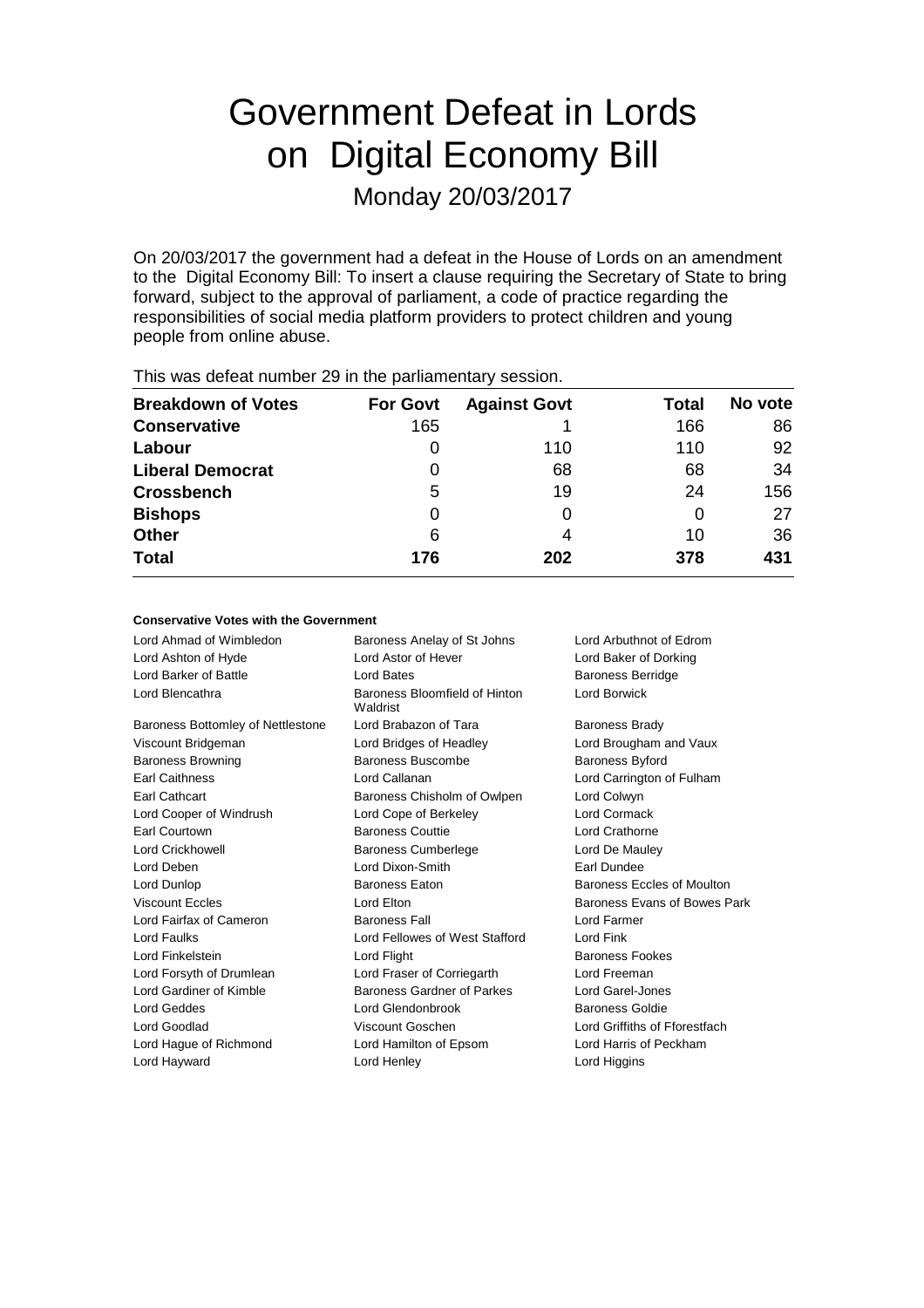Baroness Hooper Lord Horam Lord Howard of Rising Earl Howe Lord Howell of Guildford Lord Hunt of Wirral Lord Inglewood **Lord James of Blackheath** Baroness Jenkin of Kennington Lord Keen of Elie Lord King of Bridgwater Lord Kirkham Lord Lamont of Lerwick **Lord Lang of Monkton** Lord Lansley Lord Leigh of Hurley **Lord Lexden** Earl Lindsay Earl Lindsay<br>
Lord MacGregor of Pulham Market Lord Mackay of Clashfern Lord Lingfield Lord MacGregor of Pulham Market Lord Mancroft **Baroness Manzoor** Lord Marland Lord Marlesford Lord McColl of Dulwich Lord McInnes of Kilwinning Baroness McIntosh of Pickering Baroness Mobarik Baroness Morris of Bolton Lord Moynihan **Lord Nash Baroness Neville-Jones** Lord Nash Baroness Neville-Jones Baroness Neville-Rolfe **Baroness Newlove** Baroness Newlove **Baroness Nicholson of Winterbourne** Lord Northbrook Lord Norton of Louth Lord O'Shaughnessy Baroness O'Cathain **Baroness Oppenheim-Barnes** Baroness Pidding Lord Polak Lord Popat Lord Porter of Spalding Lord Price **Lord Rana Baroness Redfern** Viscount Ridley Lord Risby Lord Robathan Baroness Rock **Baroness Scott of Bybrook** Baroness Seccombe Earl Selborne Lord Selkirk of Douglas Lord Selsdon Baroness Shackleton of Belgravia Baroness Sharples Contract Cord Sheikh Baroness Shephard of Northwold Lord Sherbourne of Didsbury Baroness Shields Lord Shinkwin Lord Skelmersdale Lord Smith of Hindhead Lord Spicer **Lord Strathclyde** Baroness Stroud Cord Strathclyde Baroness Stroud Baroness Sugg Lord Suri Lord Taylor of Holbeach Lord Trefgarne **Lord Trimble** Lord Trimble **Lord True** Lord Tugendhat **Night Constructs** Viscount Ullswater **Baroness Vere of Norbiton** Baroness Verma Lord Wakeham Baroness Warsi Lord Wasserman **Lord Wei** Baroness Wheatcroft Lord Whitby Baroness Wilcox Lord Willetts

Baroness Hodgson of Abinger Lord Holmes of Richmond Earl Home Baroness Williams of Trafford Lord Young of Cookham Viscount Younger of Leckie

#### **Conservative Votes against the Government** Lord Framlingham

#### **Labour Votes with the Government**

# **Labour Votes against the Government**

Lord Bassam of Brighton **Lord Beecham Lord Baroness Blackstone** Baroness Blood Lord Bradley Lord Brooke of Alverthorpe Lord Brookman Lord Campbell-Savours Lord Cashman Lord Clark of Windermere Baroness Cohen of Pimlico Lord Collins of Highbury Baroness Corston **Baroness Crawley Baroness Crawley Lord Davies of Oldham** Lord Davies of Stamford **Lord Desai** Baroness Donaghy Lord Donoughue Lord Drayson Lord Dubs Lord Elder **Baroness Farrington of Ribbleton** Lord Faulkner of Worcester Lord Foster of Bishop Auckland Lord Foulkes of Cumnock Baroness Gale Baroness Golding Lord Gordon of Strathblane Baroness Goudie Lord Grocott Lord Hain Viscount Hanworth Lord Harris of Haringey Lord Haskel Lord Haworth Baroness Hayter of Kentish Town Baroness Healy of Primrose Hill Baroness Henig Baroness Hilton of Eggardon Baroness Hollis of Heigham Lord Howarth of Newport Baroness Howells of St Davids Lord Hoyle Lord Hughes of Woodside Lord Hughes of Woodside Lord Irvine of Lairg **Baroness Jones of Whitchurch** Baroness Jowell Lord Judd Lord Kennedy of Southwark Baroness Kingsmill Baroness Kinnock of Holyhead Lord Kinnock Lord Kirkhill

Baroness Adams of Craigielea Lord Anderson of Swansea Baroness Bakewell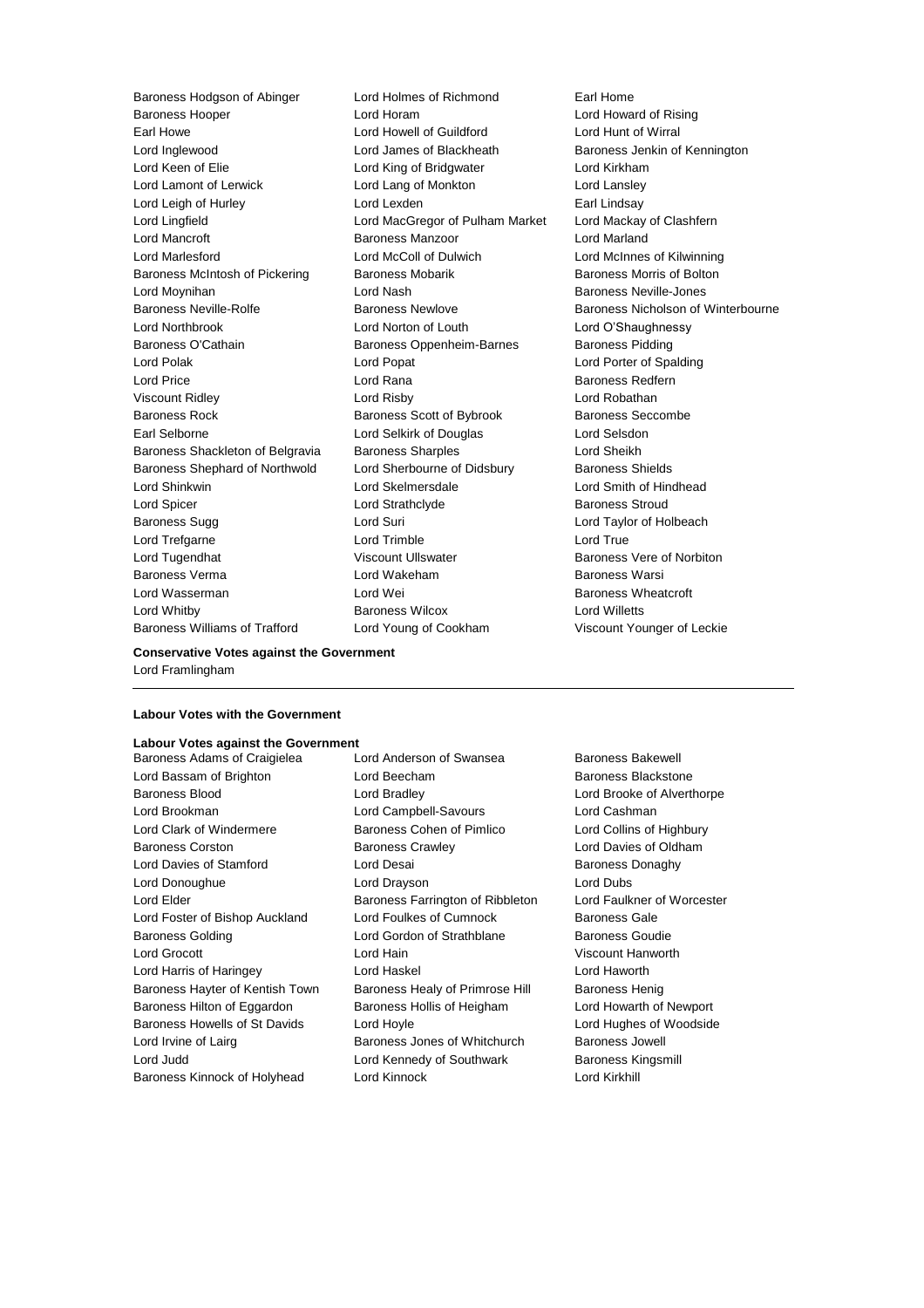| Lord Knight of Weymouth     | Baroness Lawrence of Clarendon    | Lord Lea of Crondall    |
|-----------------------------|-----------------------------------|-------------------------|
| Lord Liddle                 | Baroness Lister of Burtersett     | Lord Livermore          |
| Lord MacKenzie of Culkein   | Lord Mandelson                    | Baroness Massey of      |
| Lord Maxton                 | Lord McAvoy                       | Lord McConnell of C     |
| Baroness McDonagh           | Baroness McIntosh of Hudnall      | Lord McKenzie of Lu     |
| Lord Mendelsohn             | Lord Monks                        | Baroness Morgan of      |
| Lord Morris of Handsworth   | <b>Baroness Morris of Yardley</b> | <b>Baroness Nye</b>     |
| Lord O'Neill of Clackmannan | <b>Baroness Pitkeathley</b>       | Lord Prescott           |
| <b>Baroness Primarolo</b>   | <b>Baroness Prosser</b>           | Lord Puttnam            |
| <b>Baroness Quin</b>        | Baroness Ramsay of Cartvale       | Lord Reid of Cardow     |
| Lord Rooker                 | Lord Rosser                       | Baroness Royall of E    |
| Lord Sawyer                 | <b>Baroness Sherlock</b>          | Viscount Simon          |
| Baroness Smith of Basildon  | Baroness Smith of Gilmorehill     | Lord Stevenson of B     |
| Lord Stone of Blackheath    | <b>Baroness Thornton</b>          | Lord Tomlinson          |
| Lord Touhig                 | Lord Turnberg                     | Lord Watson of Inve     |
| Lord Watts                  | Lord West of Spithead             | <b>Baroness Wheeler</b> |
| <b>Baroness Whitaker</b>    | Lord Whitty                       | Lord Wood of Anfiel     |
| Baroness Young of Old Scone | Lord Young of Norwood Green       |                         |
|                             |                                   |                         |

ss Massey of Darwen cConnell of Glenscorrodale cKenzie of Luton ss Morgan of Huyton eid of Cardowan ss Royall of Blaisdon evenson of Balmacara atson of Invergowrie ood of Anfield

#### **Liberal Democrat Votes with the Government**

#### **Liberal Democrat Votes against the Government** Lord Addington **Baroness Barker** Lord Beith

Baroness Walmsley **Lord Willis of Knaresborough** 

Baroness Benjamin Baroness Bonham-Carter of Yarnbury Baroness Bowles of Berkhamsted Baroness Brinton **Baroness Burnett** Baroness Burt of Solihull Baroness Burt of Solihull Lord Campbell of Pittenweem Lord Clement-Jones Lord Cotter Lord Dholakia **Baroness Falkner of Margravine** Lord Foster of Bath Lord Fox **Baroness Garden of Frognal** Lord German Lord Goddard of Stockport **Baroness Grender** Baroness Hamwee Baroness Harris of Richmond Baroness Humphreys Lord Hussain Baroness Hussein-Ece **Baroness Janke** Baroness Jolly Lord Kirkwood of Kirkhope Baroness Kramer Lord Lee of Trafford Baroness Ludford Lord Maclennan of Rogart Baroness Maddock Lord Marks of Henley-on-Thames Lord McNally Lord Newby Baroness Northover Lord Oates Lord Paddick Baroness Parminter **Baroness Pinnock** Baroness Randerson Lord Razzall Lord Redesdale Lord Rennard Lord Roberts of Llandudno Baroness Scott of Needham Market Lord Sharkey Baroness Sheehan Lord Shipley Lord Shutt of Greetland Baroness Smith of Newnham Lord Steel of Aikwood Lord Stephen Lord Storey **Lord Stunell** Lord Stunell **Baroness** Suttie Lord Taverne Lord Taylor of Goss Moor Lord Thomas of Gresford Baroness Thomas of Winchester Viscount Thurso Contract Lord Tope Baroness Tyler of Enfield Lord Tyler Lord Tyler Lord Wallace of Saltaire

#### **Crossbench Votes with the Government**

| Lord Cameron of Dillington                     | Viscount Colville of Culross | Viscount Craigavon        |
|------------------------------------------------|------------------------------|---------------------------|
| Lord Greenway                                  | Lord Mawson                  |                           |
| <b>Crossbench Votes against the Government</b> |                              |                           |
| Lord Aberdare                                  | Lord Alton of Liverpool      | Lord Berkeley of Knighton |
| Lord Best                                      | <b>Baroness Butler-Sloss</b> | Lord Elystan-Morgan       |
| Baroness Finlay of Llandaff                    | Lord Hope of Craighead       | Baroness Howe of Idlicote |
| Lord Janvrin                                   | Lord Kerr of Kinlochard      | Lord Kerslake             |
| Earl Listowel                                  | Baroness Masham of Ilton     | Baroness O'Loan           |
|                                                |                              |                           |